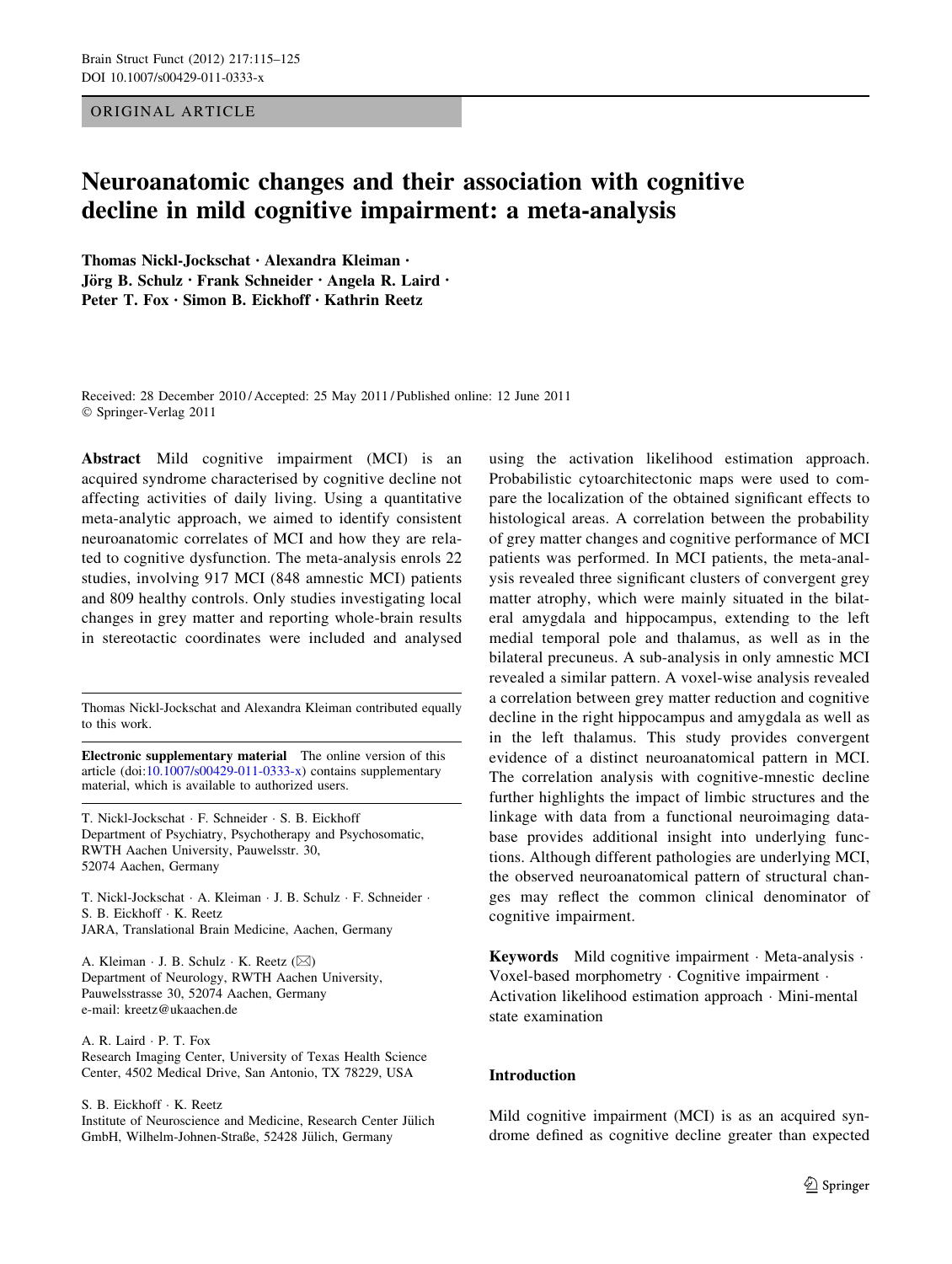for an individual's age and education but that does not interfere notably with activities of daily life (Gauthier et al. [2006](#page-8-0)). According to Petersen, amnestic MCI (aMCI) is a more specified term describing a subtype of MCI, in which there are memory complaint, objective memory impairment; essentially preserved general cognitive function, largely intact functional activities and no dementia (Petersen [2004\)](#page-9-0). Given the current available morphometric MRI studies selecting MCI and aMCI patients according to the older Petersen criteria (Petersen [2004](#page-9-0); Petersen et al. [1999\)](#page-9-0), it has to be noted, that results of this meta-analysis are based on these definitions. In the general elderly population, the prevalence of MCI is estimated between 3.2 and 19.3% (Ritchie et al. [2001](#page-9-0)). A meta-analysis in cohort studies revealed a yearly rate of progression of MCI to dementia of approximately 5–10% (Mitchell and Shiri-Feshki [2009](#page-9-0)). However, population-based studies have shown that up to 44% of patients presenting with MCI may return to normal cognitive-mnestic functioning within a year (Ritchie et al. [2001](#page-9-0); Ganguli et al. [2004](#page-8-0)). These findings underline that various, yet not fully understood factors may influence cognitive and mnestic decline in an elderly population (Gauthier et al. [2006\)](#page-8-0). Moreover, MCI is also supposed to originate from various aetiologies (Petersen et al. [2001\)](#page-9-0) involving beginning neurodegenerative disorders but also for example vascular lesions, depression or diverse medical conditions. Thus, a method to distinguish between converters into dementia and non-converters has become one of the interests in MCI research.

Structural MRI studies in MCI patients have revealed grey matter loss in the hippocampus (Muller et al. [2007](#page-9-0); Krasuski et al. [1998;](#page-9-0) Jack et al. [1999\)](#page-8-0) but also have resulted in very heterogeneous findings concerning atrophy in several frontal, parietal and the occipitotemporal regions (Chetelat et al. [2002](#page-8-0); Convit et al. [2000;](#page-8-0) Karas et al. [2004](#page-8-0); Killiany et al. [2000](#page-9-0); Visser et al. [1999\)](#page-9-0). The question thus emerges whether common neuroanatomical substrates of this widely defined syndrome exist and how neurostructural findings correlate with neuropsychological markers that indicate cognitive-mnestic decline. The aim of the present study was therefore:

(1) to identify regions of consistent brain structure changes as reported in the current literature and relate these findings to cytoarchitectural areas,

(2) to investigate whether the likelihood of finding regional atrophy correlates with neuropsychological markers that indicate cognitive-mnestic decline in the respective studies, and

(3) to assess the physiological functions of brain regions showing consistent atrophy.

#### Methods and materials

Literature search and selection

PubMed [\(http://www.ncbi.nlm.nih.gov/pubmed/](http://www.ncbi.nlm.nih.gov/pubmed/)) and Brain-Map (<http://brainmap.org/>) databases were searched by using the following search string "smci + vbm", "mci + voxel", "mild  $+$  cognitive  $+$  impairment  $+$  voxel", "mild  $+$  cognitive  $+$  impairment  $+$  vbm" to identify morphometric MRI studies investigating MCI. BrainMap provides a database that establishes structure–function correspondence in the brain through the combined application of experimental psychology, human neuroscience, and non-invasive neuroimaging (Laird et al. [2005b](#page-9-0)). Inclusion criteria for this meta-analysis were: (1) original peer-reviewed studies, (2) selection of MCI patients according to the Petersen criteria (Petersen [2004;](#page-9-0) Petersen et al. [1999\)](#page-9-0), (3) quantitative automated MRI whole-brain grey matter assessment using voxel-based morphometry (VBM), (4) comparison of MCI patients to a matched healthy control group, (5) reporting of results as coordinates in stereotactic space (Talairach/MNI).

In total, 22 studies published between 2002 and 2010 fit these criteria and were included in our meta-analysis (see Table [1](#page-2-0)). Out of the 917 included MCI patients, 848 subjects were classified as amnestic MCI (aMCI). The remaining ''non-amnestic'' MCI subjects were subdivided in 36 subjects with multi-cognitive domain MCI (MCD-MCI) and 33 single-cognitive domain MCI (SCD-MCI) (Schmidt-Wilcke et al. [2009](#page-9-0); Bell-McGinty et al. [2005](#page-8-0); Pa et al. [2009;](#page-9-0) Jauhiainen et al. [2008](#page-8-0)). By now, there have been various re-definitions of (a) MCI and/or prodromal stages of Alzheimer's disease (AD), but all of our included studies referred to the criteria according to Petersen (Petersen et al. [1999;](#page-9-0) Petersen [2004](#page-9-0)). These criteria are: (1) memory complaint usually corroborated by an informant, (2) objective memory impairment for age, (3) essentially preserved general cognitive function, (4) largely intact functional activities, (5) not demented. Overall, 130 MCI patients were reported to have converted to AD during follow-up, but separate VBM data for converters were only reported for three studies encompassing 41 subjects. None of the included studies reported increased grey matter changes in MCI patients compared to healthy controls.

# Anatomic likelihood estimation meta-analysis procedure

The meta-analysis was carried out using a revised version (Eickhoff et al. [2009](#page-8-0)) of the activation likelihood estimation (ALE) approach for coordinate-based meta-analysis of neuroimaging results (Laird et al. [2005a;](#page-9-0) Turkeltaub et al. [2002](#page-9-0)). This algorithm aims at identifying areas showing a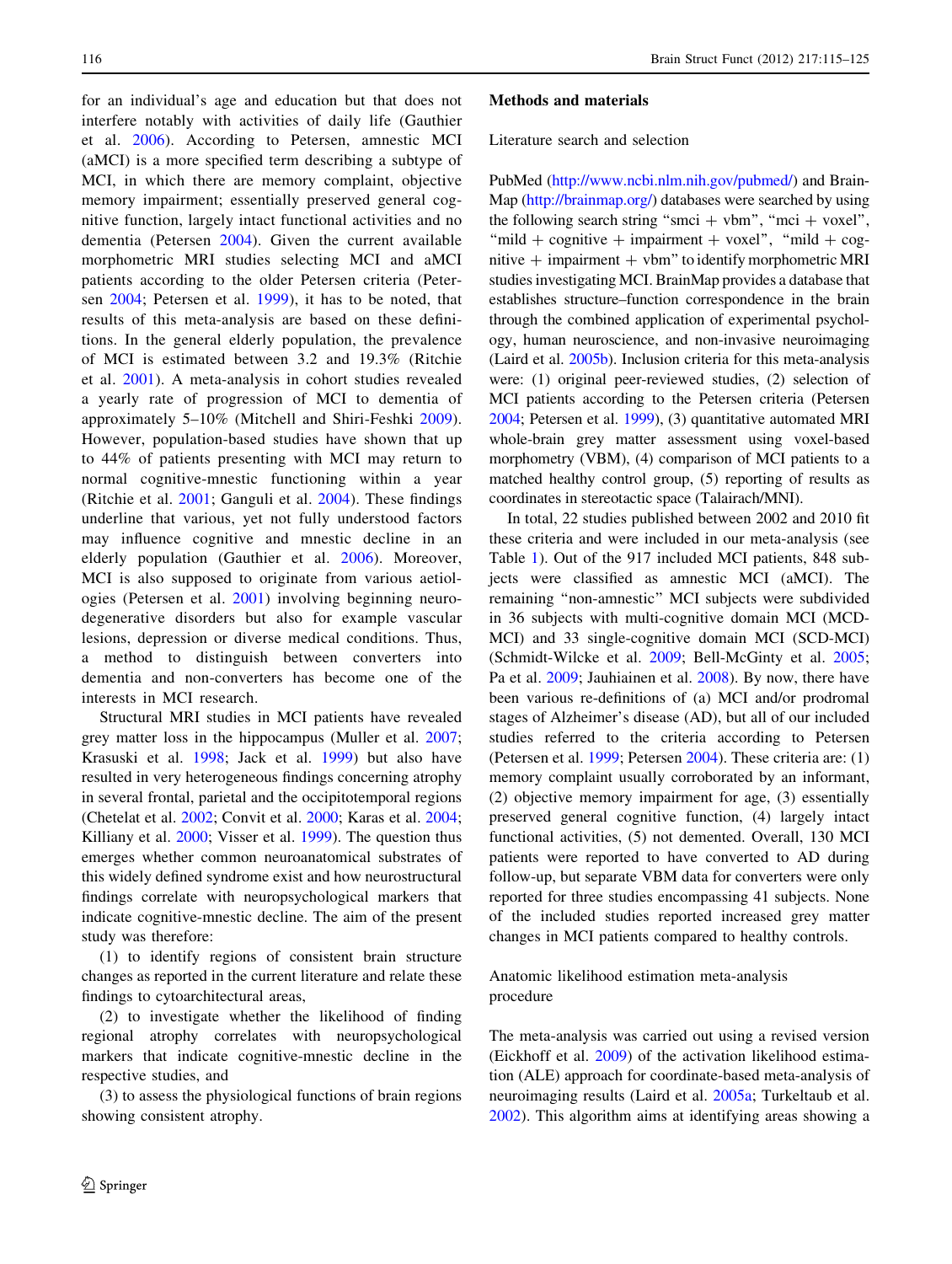<span id="page-2-0"></span>Table 1 Demographic and clinical characteristics of the included VBM studies

| Study                                            | Subjects         | Sex<br>(male)  | Age<br>$(\text{mean} \pm \text{SD})$ | <b>MMSE</b><br>(mean $\pm$ SD) | Scanner           | Gaussian<br>kernel<br>width (mm) |
|--------------------------------------------------|------------------|----------------|--------------------------------------|--------------------------------|-------------------|----------------------------------|
| Barbeau et al. Neuropsychologia, 2008            | MCI $(28[28]^a)$ | 12             | $69.3 \pm 8.6$                       | $27.4 \pm 1.4$                 | 1.5 T S           | 6                                |
|                                                  | HC(28)           | 15             | $63.3 \pm 7.2$                       |                                |                   |                                  |
| Bell-McGinty et al. Arch Neurol, 2005            | MCI (37[9])      | 17             | $71.9 \pm 7.6$                       | $25.5 \pm 3.2$                 | 1.5 T GE          | 8                                |
|                                                  | HC(47)           | 27             | $66.9$ $\pm$ 7.3                     |                                |                   |                                  |
| Bozzali et al. Neurology, 2006                   | MCI (22[22])     | 10             | $70.5 \pm 10.5$                      | $25.3 \pm 1.6$                 | $1.5$ T S         | 12                               |
|                                                  | HC(20)           | 7 <sup>7</sup> | $65.8 \pm 6.8$                       |                                |                   |                                  |
| Caroli et al. J Neurol, 2007                     | MCI (23[23])     | 13             | $70.0 \pm 5.5$                       | $26.9 \pm 1.9$                 | 1 T P             | 12                               |
|                                                  | HC(17)           | 8              | $69.0 \pm 3.0$                       |                                |                   |                                  |
| Chetelat et al. Neuroreport, 2002                | MCI (22[22])     | 10             | $71.0 \pm 8.0$                       | $27.3 \pm 1.5$                 | 1.5 T GE          | 12                               |
|                                                  | HC(22)           | 10             | $66.6 \pm 7.2$                       |                                |                   |                                  |
| Hamalainen et al. Neuroimage, 2007               | MCI (56[56])     | 15             | $72.4 \pm 4.2$                       | $23.6 \pm 2.5$                 | 1.5 T S           | 8                                |
|                                                  | HC(22)           | 11             | $72.9 \pm 4.5$                       |                                |                   |                                  |
| Hirata et al. Neurosci Lett, 2005                | MCI (30/30/)     | $_{\rm NS}$    | $70.6 \pm 8.4$                       | $26.0 \pm 1.5$                 | 1 T S             | 12                               |
|                                                  | HC(41)           | $_{\rm NS}$    | $71.1 \pm 7.7$                       |                                |                   |                                  |
| Jauhiainen et al. DGCD, 2008                     | MCI(14[7])       | $\tau$         | $76.6 \pm 1.7$                       | $25.7 \pm 0.8$                 | 1.5 T S           | 12                               |
|                                                  | HC(13)           | 7              | $74.4\,\pm\,1.2$                     |                                |                   |                                  |
| Morbelli et al. Eur J Nucl Med Mol Imaging, 2009 | MCI (20[20])     | 8              | $75.6 \pm 5.6$                       | $27.8 \pm 1.2$                 | $1.5 \text{ T} P$ | 8                                |
|                                                  | HC(12)           | 2              | $70.4 \pm 7.3$                       |                                |                   |                                  |
| Pa et al. Ann Neurol, 2009                       | MCI (58[26])     | 33             | $65.9 \pm 7.2$                       | $28.8 \pm 1.3$                 | 1.5 T S           | 12                               |
|                                                  | HC(36)           | 13             | $64.8 \pm 8.2$                       |                                |                   |                                  |
| Pennanen et al. JNNP, 2005                       | MCI (51[51])     | 17             | $72.0 \pm 5.0$                       | $24.0 \pm 2.0$                 | 1.5 T S           | 12                               |
|                                                  | HC(32)           | 13             | $74.0 \pm 4.0$                       |                                |                   |                                  |
| Rami et al. Int J Geriatr Psychiatry, 2009       | MCI (16[16])     | $\overline{4}$ | $72.9 \pm 4.8$                       | $26.0 \pm 2.0$                 | 1.5 T GE          | 10                               |
|                                                  | HC(27)           | 10             | $74.3 \pm 5.3$                       |                                |                   |                                  |
| Risacher et al. Curr Alzheimer Res, 2009         | MCI (339[339])   | 214            | $74.7 \pm 0.7$                       | $26.9 \pm 0.2$                 | 1.5 T GE, P, S    | 10                               |
|                                                  | HC(206)          | 107            | $76.0 \pm 0.5$                       |                                |                   |                                  |
| Saykin et al. Neurology, 2006                    | MCI (40[40])     | 23             | $72.9 \pm 7.1$                       | $27.2 \pm 2.2$                 | 1.5 T GE          | 12                               |
|                                                  | HC(40)           | 12             | $71.0 \pm 5.1$                       |                                |                   |                                  |
| Shiino et al. Neuroimage, 2006                   | MCI (20[20])     | 10             | $67.7 \pm 9.0$                       | $26.8 \pm 1.9$                 | 1.5 T GE          | 12                               |
|                                                  | HC(88)           | 40             | $68.7 \pm 8.7$                       |                                |                   |                                  |
| Stoub et al. PNAS, 2006                          | MCI (40[40])     | 16             | $77.9 \pm 7.5$                       | $27.2 \pm 1.6$                 | 1.5 T GE          | 12                               |
|                                                  | HC(50)           | 15             | $78.1 \pm 6.0$                       |                                |                   |                                  |
| Trivedi et al. Alzheimers Dement, 2006           | MCI $(15[15])$   | 9              | $73.3 \pm 6.7$                       | $27.8\,\pm\,1.8$               | 3 T S             | 12                               |
|                                                  | HC(15)           | 9              | $73.6 \pm 7.1$                       |                                |                   |                                  |
| Wang et al. Eur J Radiol, 2009                   | MCI (14[14])     | 6              | $71.8 \pm 7.3$                       | $26.6 \pm 0.3$                 | $3\ {\rm T}$ GE   | 8                                |
|                                                  | HC(14)           | 6              | $70.4 \pm 5.8$                       |                                |                   |                                  |
| Schmidt-Wilcke et al. Neuroimage, 2009           | MCI (18[16])     | 10             | $65.7 \pm 7.2$                       | n.a.                           | 1.5 T S           | 10                               |
|                                                  | HC(18)           | 10             | $63.0 \pm 10.7$                      |                                |                   |                                  |
| Bonekamp et al. Neuroreport, 2010                | MCI (10[10])     | 5              | $72.7 \pm 5.3$                       | $26.3 \pm 2.9$                 | 1.5 T GE          | 8                                |
|                                                  | HC(20)           | 10             | $75.3 \pm 4.8$                       |                                |                   |                                  |
| Brambati et al. DGCD, 2009                       | MCI (25[25])     | 8              | $73.6 \pm 7.0$                       | $27.5 \pm 1.4$                 | 3 T S             | 8                                |
|                                                  | HC(13)           | 5              | $75.0 \pm 5.0$                       |                                |                   |                                  |
| Guedj et al. Eur J Nucl Med Mol Imaging, 2009    | MCI (19[19])     | 9              | $69.9 \pm 9.5$                       | $27.1 \pm 1.1$                 | 1.5 T S           | 6                                |
|                                                  | HC(28)           | 14             | $66.7 \pm 6.9$                       |                                |                   |                                  |

MCI mild cognitive impairment, GR general electrics, HC healthy controls, MMSE mini-mental state examination, n.a. not available, P Philips, S Siemens, SD standard deviation, T Tesla, S Siemens

 $^{\rm a}$  [aMCI]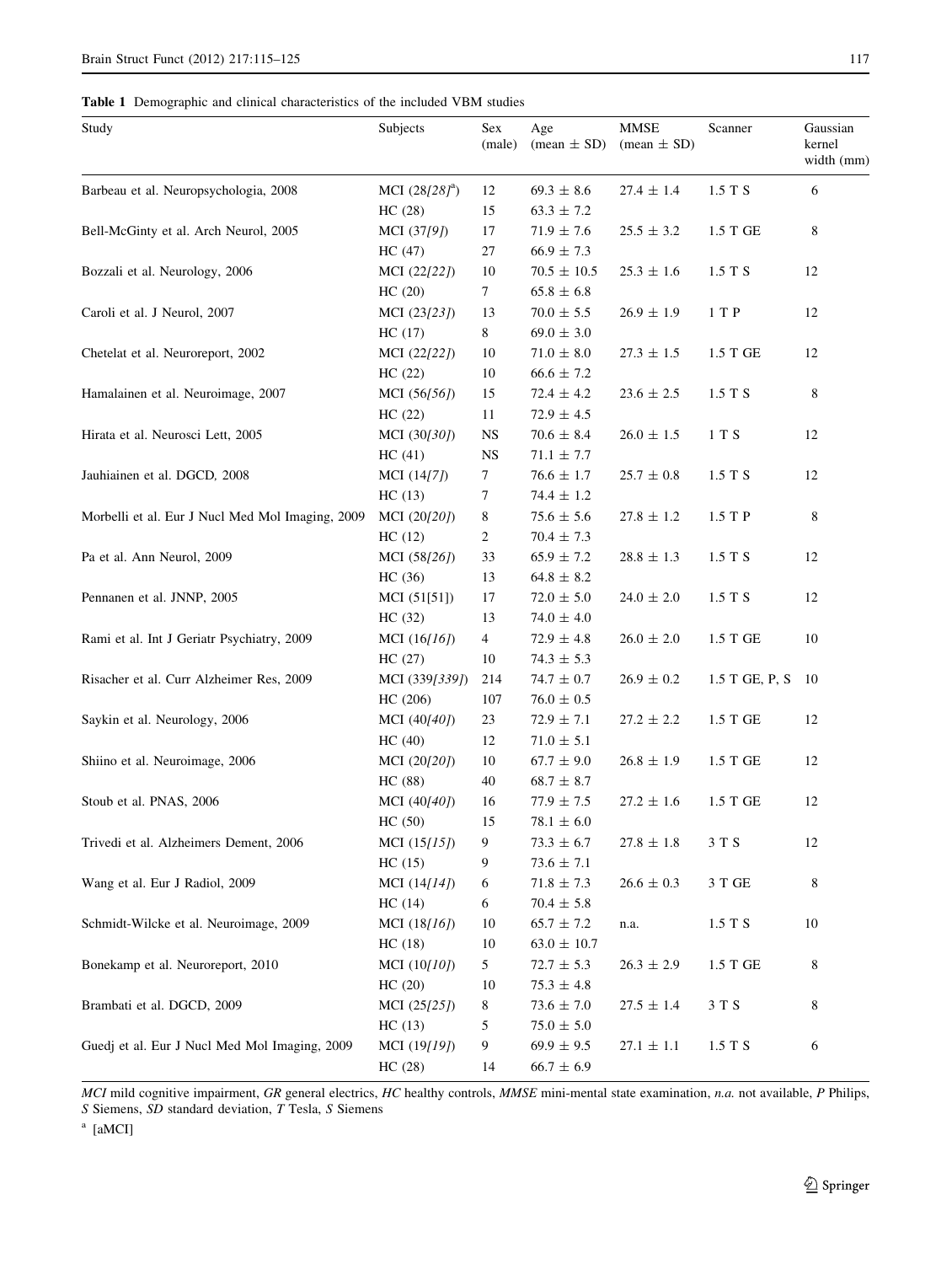<span id="page-3-0"></span>convergence of findings across studies, which is higher than expected under a spatially random spatial association. The key idea behind ALE is to treat the reported foci as centres of 3D Gaussian probability distributions reflecting the spatial uncertainty associated with each reported set of coordinates. The probabilities of all foci reported in a given study were combined for each voxel, resulting in a modelled anatomical effects map (paralleling the modelled activation maps in functional imaging meta-analyses). Taking the union across these yielded voxel-wise ALE scores describing the convergence of results at each particular location. To distinguish 'true' convergence between studies from random convergence, i.e., noise, ALE scores were compared to an empirical null-distribution reflecting a random spatial association between experiments. Hereby, a random-effects inference is invoked, focussing on inference on the above-chance convergence between studies, not clustering of foci within a particular study. Computationally, deriving this null-hypothesis involved sampling a voxel at random from each of the anatomical effects maps and taking the union of these values in the same manner as done for the (spatially contingent) voxels in the true analysis. The  $p$  value of a 'true' ALE was then given by the proportion of equal or higher values obtained under the null-distribution. The resulting non-parametric  $p$  values were transformed into Z scores and thresholded at a cluster level corrected threshold of  $p < 0.05$ .

#### Anatomical allocation by probabilistic maps

We used the SPM Anatomy Toolbox v1.5 (Eickhoff et al. [2007\)](#page-8-0) to compare the localisation of the significant effects to histological areas as described in probabilistic cytoarchitectonic maps, which were summarised in a maximum probability map (MPM). The latter attributes each voxel of the reference space to the most likely cytoarchitectonic area or myeloarchitectonically defined fibre tract (Table 2) at this position and allows the definition of non-overlapping representations of all areas from a set of inevitably overlapping probabilistic maps (Amunts and Zilles [2001](#page-8-0); Eickhoff et al. [2006;](#page-8-0) Zilles et al. [2002;](#page-10-0) Eickhoff et al. [2005](#page-8-0)). For all clusters in regions that have not yet been histologically examined, we used the MPM of macroanatomical regions provided in the ''Harvard-Oxford cortical and subcortical structural atlas'' (Desikan et al. [2006](#page-8-0); Makris et al. [2006](#page-9-0)).

Correlations between MMSE and likelihood of grey matter changes

The Mini-Mental State Examination (MMSE) (Folstein et al. [1975](#page-8-0)) is the most commonly used bedside test to screen for cognitive impairments. We aimed to investigate whether assessment of an MCI sample with lower MMSE scores increases the probability of finding grey matter reduction in a particular brain region. Thus, mean MMSE scores reported in the original studies were correlated on a voxel-wise level with the modelled anatomical effects values using a Spearman rank correlation ( $p < 0.05$ ).

# Functional analysis by Behavioural Domains

In order to determine structure–function relationships, we used the BrainMap database (Laird et al. [2005b](#page-9-0)) to assess the physiological functions of brain regions showing consistent atrophy in MCI. The BrainMap database archives peak coordinates of activations of functional imaging studies and their corresponding metadata (e.g. number of subjects, analysis technique, paradigm, cognitive domain, etc.). Metadata on the domain of the behavioural system is

| Cluster               | $k_{E}$ | Side         | MNI coordinates |       |               | Region                                                                      |
|-----------------------|---------|--------------|-----------------|-------|---------------|-----------------------------------------------------------------------------|
|                       |         |              | x               | y     | $\mathcal{Z}$ |                                                                             |
| MCI < HC              |         |              |                 |       |               |                                                                             |
| Cluster 1             | 2407    | L            | $-22$           | $-8$  | $-22$         | Amygdala (LB); hippocampus (CA); thalamus; medial<br>temporal pole          |
| Cluster 2             | 1984    | $\mathbb{R}$ | 24              | $-8$  | $-20$         | Amygdala (LB); hippocampus (FD); parahippocampal<br>gyrus; hippocampus (EC) |
| Cluster 3             | 269     | L/R          | 2               | $-54$ | 32            | Parietal precuneus; dorsal cingulate cortex                                 |
| Correlation with MMSE |         |              |                 |       |               |                                                                             |
| Cluster 1             | 120     | $\mathbb{R}$ | 18              | $-4$  | $-18$         | Amygdala (SF)                                                               |
| Cluster 2             | 33      | L            | $-16$           | $-24$ | 8             | Thalamus                                                                    |
| Cluster 3             | 28      | R            | 32              | $-14$ | $-38$         | Hippocampus (EC)                                                            |

MCI mild cognitive impairment, HC healthy controls, GM grey matter, MMSE mini-mental state examination, MNI Montreal Neurological Institute, Lat. laterality, R right, L left, LB laterobasal, FD fascia dentate, CA cornu ammonis, SF superficial, EC entorhinal cortex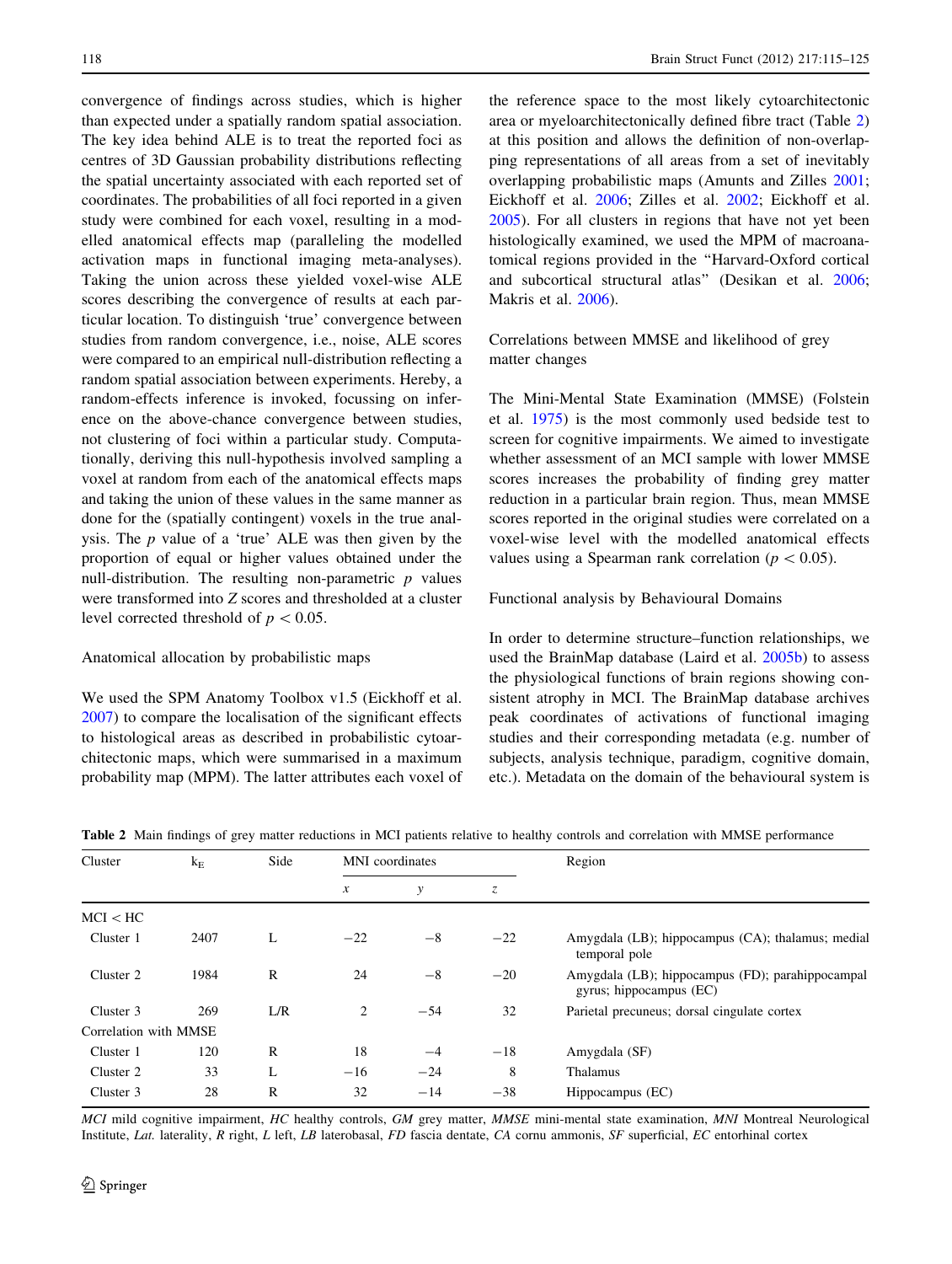<span id="page-4-0"></span>classified according to six main categories and their related subcategories: cognition, action, perception, emotion, interoception or pharmacology (a complete list of BrainMap's behavioural domains can be found at <http://brainmap.org/scribe/>). To determine possible functional consequences of the structural changes, we analysed the behavioural domain metadata associated with each cluster from the ALE results to determine frequency of domain hits relative to its distribution across the whole brain (i.e. the entire database) as described before (Laird et al. [2009\)](#page-9-0).

# **Results**

## Study characteristics

The mean age of subjects across the twenty-two VBM studies ranged from 65.4 to 77.9 years in the MCI group  $(n = 917 \text{ MCI patients}, \text{mean age } 71.7 \pm 3.2 \text{ (SD) years})$ and from 63 to 78.1 years in the control group  $(n = 809)$ healthy controls, mean age:  $70.8 \pm 4.4$  (SD) years). Mean performance (within each study) in MMSE ranged from 23.5 to 28.8 points in MCI patients. The subgroup of aMCI compromised 848 subjects (mean age  $72 \pm 2.5(SD)$  years; age range of 67.7–77.9) and 778 healthy controls (mean

age 71.1  $\pm$  4.2 (SD) years; age range 63.3–78.1). Mean performance in MMSE ranged from 23.1 to 28.7 points in aMCI patients. The demographic and clinical data are also summarised in Table [1](#page-2-0).

Regions with significant grey matter differences between subjects with MCI and healthy controls

Across studies, we found in total three clusters of consistent grey matter reduction in MCI patients (Table [2,](#page-3-0) Fig. 1). The two largest clusters were situated in the medial temporal lobes. Analysis by cytoarchitectural probability showed that the largest cluster was mainly situated in the laterobasal part of the left amygdala, the left thalamus, the left medial temporal pole and the cornu ammonis region of the left hippocampus. The second largest cluster in the contralateral temporal lobe was primarily located in the right laterobasal amygdala and extended to the fascia dentate region of the right hippocampus. The third largest cluster was to be found in the parietal precuneus broadening to the posterior cingulate cortex bilaterally, accentuated on the right side.

A sub-analysis in only aMCI subject compared to healthy controls revealed a similar pattern of brain structure changes with a slightly different quantity and size of clusters. The three clusters observed in the above-described



Fig. 1 Convergent areas of grey matter loss in MCI patients compared to healthy controls. Grey matter changes were found bilaterally in the amygdala/hippocampus region extending to the thalamus and medial temporal pole on the left side and to the

parahippocampal gyrus on the right side. The third cluster was found accentuated on the right side in the parietal precuneus broadening to the posterior cingulate cortex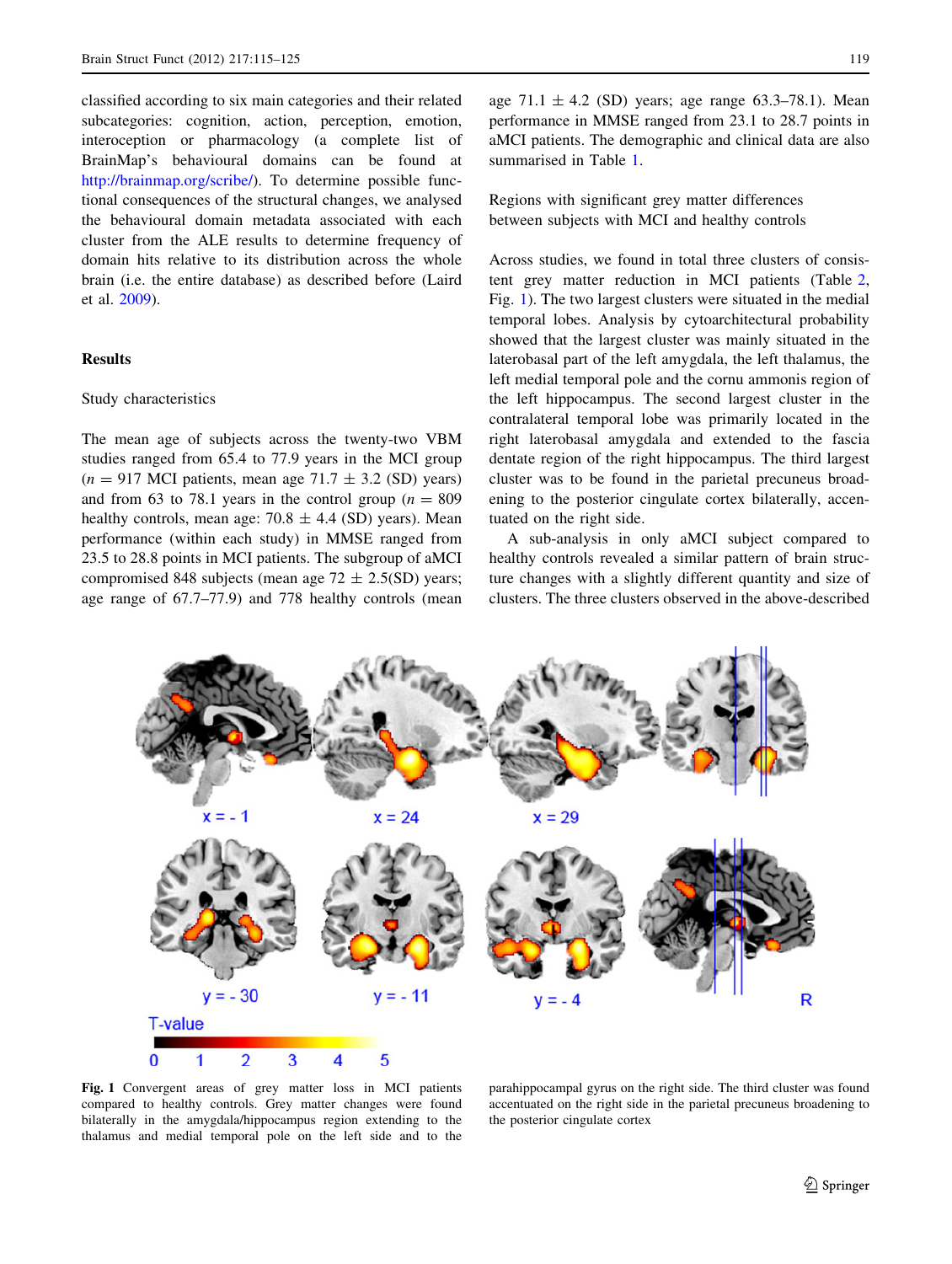analysis were almost identically found in this analysis again. However, the analysis in the aMCI subsample revealed two additional mid-sized clusters, one in the left superior temporal gyrus and the other one in the left thalamus (please see Supplementary Table [1](#page-2-0); Supplementary Fig. [1\)](#page-4-0).

Correlation of grey matter changes with MMSE performance

A voxel-wise analysis whether grey matter changes correlated with MMSE performance yielded three clusters indicating an increased probability of finding brain atrophy in these regions in patients with lower MMSE scores (Table [2](#page-3-0), Fig. 2). The largest and the smallest cluster indicated at a correlation of grey matter volume reductions with MMSE performance in the right superficial parts of the amygdala and the right parahippocampal gyrus. The third cluster was primarily situated in the left thalamus. The MMSE correlation analysis in the aMCI group revealed one larger cluster in the right amygdala and one smaller cluster in the right thalamus (please see Supplementary Table [1](#page-2-0); Supplementary Fig. 2).

# Functional analysis by Behavioural Domains

Functional Behavioural Domain analysis was carried out for all clusters of convergence that indicated significant differences between MCI patients and healthy controls. Behavioural Domains that were most frequently represented in the clusters of convergence were ''emotion'' (bilateral hippocampus/amygdala, parietal precuneus, left thalamus), ''cognition-memory'' (bilateral hippocampus/amygdala, parietal precuneus), ''cognition-language'' (left hippocampus/amygdala) and ''emotion-perception'' (left thalamus).

## **Discussion**

This quantitative meta-analysis, encompassing 22 wholebrain VBM studies with a total of 917 MCI patients and

120 Brain Struct Funct (2012) 217:115–125

809 healthy controls, is the first one presenting consistent regional brain atrophy, and clinical correlation with clinical cognitive-mnestic performance as well as a description of structure–function correspondence in MCI. Our results demonstrate three significant clusters of convergence in MCI patients. These clusters were located bilaterally in the middle temporal lobe, including the hippocampus and the amygdala, and the parietal precuneus. This pattern was confirmed in a sub-analysis of only aMCI (848 out of 917 MCI subjects). Cognitive decline correlated with findings of brain atrophy in the bilateral hippocampus/amygdala region and the left thalamus. Behavioural Domain analysis found that physiologically these regions were mainly associated with emotion, cognition and memory.

The neuropathological substrate of the most common (amnestic) subtype of MCI, was shown to be the medial temporal lobe and concomitant pathologic abnormalities including argyrophilic grain disease, hippocampal sclerosis and vascular disease were found in post mortem studies (Petersen et al. [2006](#page-9-0)). The involvement of the medial temporal lobe in mnestic functions, especially encoding and retrieval of episodic and spatial memory, is well known and has been repeatedly demonstrated in functional neuroimaging, lesion studies and various animal models (Squire [1992;](#page-9-0) Sauvage et al. [2008](#page-9-0); Fortin et al. [2004](#page-8-0)). Functionally, the observed structures are commonly regarded as key assemblage points in a widespread cerebral network of episodic memory encoding and retrieval that encompasses also ventrolateral temporal, medial and lateral parietal, and medial and lateral frontal isocortical brain (Dickerson and Eichenbaum [2010](#page-8-0)). Although there is yet no general consensus whether there is a specific topographic organisation in the medial temporal lobe that differentiates the functional neuroanatomy of memory encoding or retrieval, data derived from fMRI studies hint at differential activation in this brain region during respective paradigms. The hippocampus, located in the medial temporal lobe, belongs to the limbic system and is associated with various cortical regions. Together these structures are responsible for the formation of the long-

Fig. 2 Voxel-wise correlation analysis with the MMSE scores revealed clusters of convergence in the right hippocampal/amygala region and the left thalamus

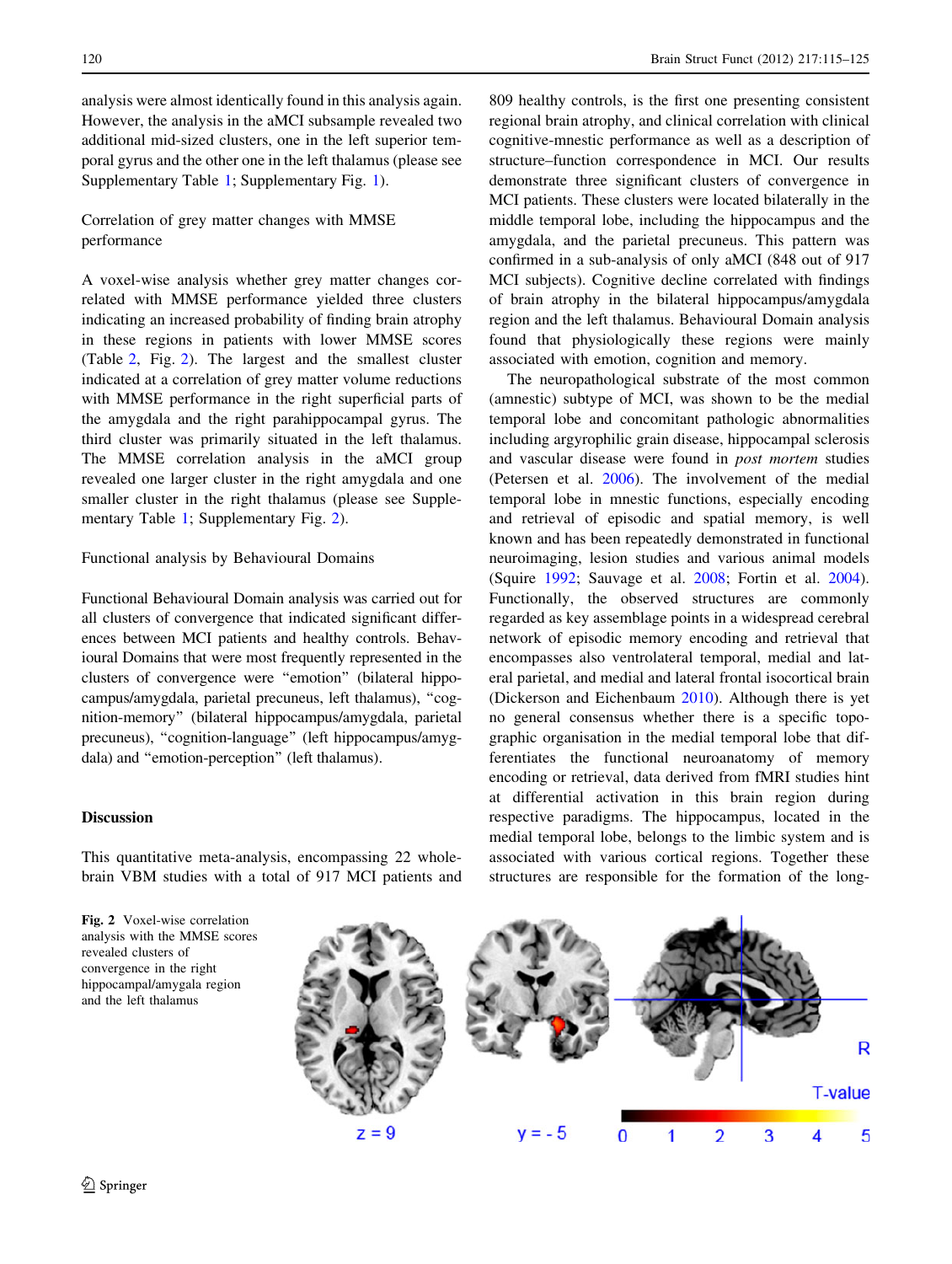term memory and spatial navigation. Specific activation of the hippocampal cornu ammonis (CA) areas was reported during episodic memory encoding, while retrieval related activation was mainly found in the subiculum (Zeineh et al. [2003\)](#page-10-0). Item-based (e.g. item recollection, distinction between new and previously shown items) and associative memory processes also seem to involve different functional topographies. The hippocampal formation is primarily engaged in recollection or associative memories, while the entorhinal cortex was found to be activated for familiarity or for item-based non-associative memory (Davachi et al. [2003;](#page-8-0) Eichenbaum et al. [2007](#page-8-0); Squire [2004\)](#page-9-0). Spatial memory functions have been shown to be associated with posterior parahippocampal and perirhinal activity (Davachi et al. [2003;](#page-8-0) Maguire [1997;](#page-9-0) Stern et al. [1996\)](#page-9-0). Mirroring these findings of the current literature on hippocampal involvement in episodic memory, our Behavioural Domain analysis of the clusters in the medial temporal lobes was able to verify this association over a large sample of studies. Remarkably, the larger of the two clusters situated in the cornu ammonis region of the hippocampus was on the right side. Lesion studies in humans and animals suggest a lateralization of hippocampal functions in spatial memory with positional memory and object-location memory more impaired by lesions of the right hippocampal formation (Cipolotti and Bird [2006](#page-8-0); Kessels et al. [2001](#page-8-0)). Both memory systems have been shown to be impaired in MCI patients compared to normally ageing individuals (Kessels et al. [2010a\)](#page-9-0), but were also able to validly discriminate MCI from AD patients, thus supporting the notion that tests enrolling visual and spatial features may have better diagnostic value than those relying on verbal memory (Kessels et al. [2010b\)](#page-9-0). Recently, a VBM metaanalysis of MCI patients which converted to AD, proposed atrophy of the left medial temporal lobe as a neurostructural biomarker to predict conversion from amnestic MCI to AD (Ferreira et al. [2009\)](#page-8-0). In this context, our metaanalysis findings of the hippocampal atrophy in patients with MCI further emphasise the important role of the hippocampus in MCI pathobiology.

The two largest clusters of convergence also comprised the amygdalae on either hemisphere. The role of the amygdalae in emotion processing and emotional memory has been highlighted by functional imaging experiments and lesion studies in animal models (Maren and Fanselow [1995;](#page-9-0) Pape and Pare [2010;](#page-9-0) Roozendaal et al. [2009](#page-9-0)). Studies in humans have further demonstrated the essential role of the amygdala in the modulation of emotions, emotional memory processes and storage (Aldolphs [1999;](#page-8-0) Sarter and Markowitsch [1985](#page-9-0); Fine and Blair [2000\)](#page-8-0). On a cytoarchitectonic level, one of the most widely accepted subparcellation schemes distinguishes the superficial, the laterobasal and the centromedial part of the amygdala (Amunts et al. [2005;](#page-8-0) de Olmos and Heimer [1999](#page-8-0)). The basal and lateral nuclei of the amygdala receive projections from associative visual and auditory cortical regions, the orbital and the cingulate cortex and from the hippocampus and the entorhinal cortex. Besides projections to higher cortical regions, the efferences of the basolateral group are directed towards the centromedial complex of the amygdala. The centromedial amygdala itself sends efferences to the paraventricular and the lateral nuclei of the hypothalamus, the locus coeruleus, the periaqueductal grey region and the parabrachial nucleus, thus mediating autonomic responses to aversive stimuli (Pitkanen et al. [1997](#page-9-0); Pitkanen et al. [1995](#page-9-0)). Given the functional role of the amygdala involving the storage of emotional memory contents, our findings in the meta-analysis emphasise the crucial role in mild cognitive impairment.

Interestingly, our meta-analysis and the correlation with the MMSE revealed clusters in the thalamus. From the neuropathological perspective, the limbic thalamus is strongly involved in AD (Braak and Braak [1991](#page-8-0)). Amyloid deposits and neurofibrillary tangles have been found in the thalamus (Braak and Braak [1991\)](#page-8-0) as well as a significant loss of its grey matter in patients with MCI and AD (Karas et al. [2004\)](#page-8-0). Functional neuroimaging studies underline the essential role in dynamical interactions of thalamocortical networks (Lopes da Silva [1991](#page-9-0)). In patients with MCI, thalamic dysfunctions have been reported, which likely affect the thalamocortical integrity (Cantero et al. [2009](#page-8-0)). These findings are not surprising given the role of the thalamus in declarative memory (de Rover et al. [2008](#page-8-0); Van der Werf et al. [2003\)](#page-9-0) and postulate a mild involvement of this subcortical structure in neurodegenerative processes.

The third cluster was mainly located in the posterior cingulate/precuneus region, accentuated on the left side in the MCI group. The precuneus located in the posteromedial portion of the parietal lobe, has a complex set of interconnections, namely multiple reciprocal and afferent/ efferent cortical connections to the cingulate, the adjacent parietal and frontal cortex and subcortical projections to the thalamus, striatum, claustrum as well as the brainstem (Cavanna and Trimble [2006\)](#page-8-0). According to the interwoven network, the precuneus most likely plays an important role in the modulation of self-processing, consciousness, episodic memory retrieval and visuo-spatial imagery (Cavanna and Trimble [2006\)](#page-8-0). Alterations in the posterior cingulate/precuneus region in patients with MCI have not only been reported on the structural level (Lo et al. [2010](#page-9-0); Derflinger et al. [2011](#page-8-0)) but also implications for the default mode network (DMN). The DMN includes the posterior cingulate extending into the precuneus, lateral parietal and medial prefrontal regions. Regional activity levels and network connectivity of resting brain function in MCI and AD feature additional default-related changes particulary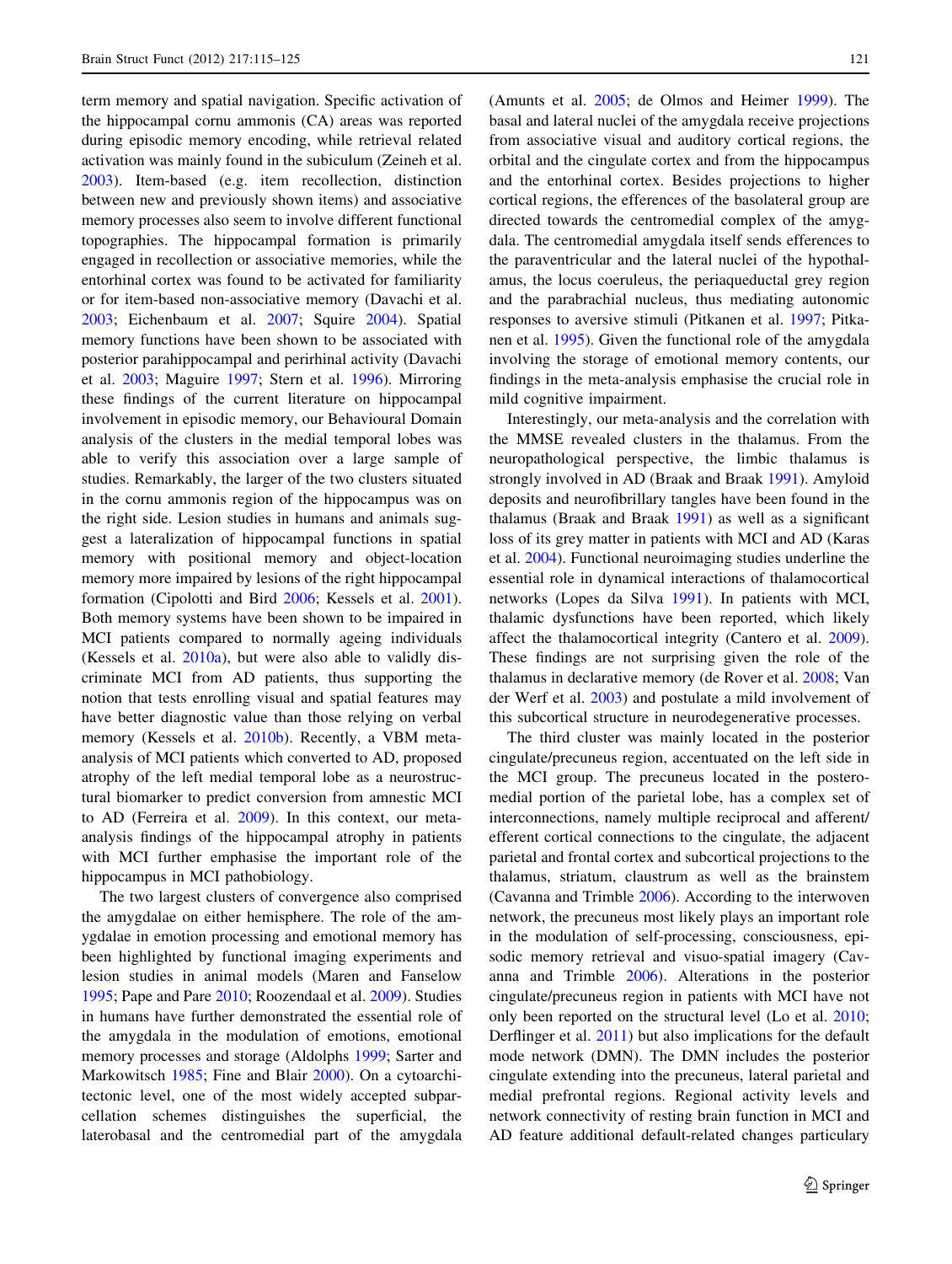in the posterior cingulate/precunues and hippocampal region (Beason-Held [2011\)](#page-8-0). Interestingly, these regions demonstrating the aberrant default network activity also overlap the anatomy of regions with highly amyloid burden in early AD (Klunk et al. [2004](#page-9-0)). Moreover, the posterior cingulate/precuneus region may play a role in cognitive reserve, which has been claimed as a factor mitigating the clinical manifestation of AD (Serra et al. [2011](#page-9-0)).

In the present analysis, we observed several clusters in which the likelihood of finding differences to control populations depended on the patients' MMSE score, within the right hippocampal/amygdala region and the left thalamus. As already mentioned, MCI has to be regarded as a syndrome with underlying different diseases with distinct pathophysiologies under the main symptom of cognitive decline causing no inference with daily life functioning. Given the pathological heterogeneity, the further course of MCI is often difficult to estimate. In more detail, if MCI patients present in the further course a more severe cognitive decline (e.g. lower MMSE scores) they are more likely to convert to AD. In contrast, MCI patients showing no further reduction of cognitive function will potentially be clinical stable or even improve over time. Since progression to AD seems to be associated with marked deficits in spatial memory subsystems and lesions of the right hippocampal formation are known to be associated with congruent functional impairments, MCI patients on the verge of conversion to AD can be expected to display more atrophy in this region than other patient subgroups. Thus, these regions might provide a viable diagnostic tool for the identification of MCI patients at high risk to convert into dementia using structural neuroimaging. However, this interpretation has several caveats. Firstly, data of human lesion studies is heterogeneous by nature, especially in a small brain region with functionally diverse structures such as the medial temporal lobe. Due to the small sample of "non-amnestic" MCI subjects in our MCI group, a direct comparison between aMCI and ''non-amnestic'' MCI in order to detect specific regions for each group appeared not to be meaningful, but should be followed-up in future studies with well-balanced sufficient samples. Moreover, since MMSE scores are a rather unspecific measure of cognitive decline, correlations of brain structure changes with more specific memory tests will be a promising goal for future studies once available.

Whereas a previous VBM meta-analysis only found structural abnormalities in the right gyrus rectus, the left temporal pole/anterior superior temporal sulcus and the right amygdala (Schroeter et al. [2009\)](#page-9-0), we found a bilateral involvement of the hippocampus and amygdala, the precuneus as well as of the left thalamus in patients with MCI. In this vein, the regions we found in our MCI group, the previous VBM meta-analysis by Schroeter mainly reported these findings in the AD group (Schroeter et al. [2009](#page-9-0)). Given the fact that the previous meta-analysis only compromised five MRI studies with 165 patients for the MCI group and nine MRI studies with 177 patients for the AD group, these observed differences might be due to the small sample of the previous meta-analysis.

As any meta-analysis technique, this approach is limited by the details of the primary research articles, including their definition of MCI and reported variables. Overall, most definitions of MCI relate to the concept of ''cognitive decline greater than that for an individual's age or education level but that does not interfere notably with activities of daily life'' (Gauthier et al. [2006](#page-8-0); Dubois et al. [2007](#page-8-0)). However, clinical outcome can vary considerably due to differences in diagnostic entry criteria that may appear as minor (Dubois and Levy [2004](#page-8-0); Gauthier et al. [2006\)](#page-8-0). In consequence, also neuroanatomical findings might vary due to different entry criterion (Dubois and Levy [2004](#page-8-0); Gauthier et al. [2006](#page-8-0)).

Finally and as already mentioned above only a relatively small number of published studies matched our inclusion criteria, we were therefore not able to perform separate analyses on clinical subgroups. Thus, more detailed analyses on structural findings pertaining to clinical subgroups of MCI will be an important topic for future research once additional whole-brain based VBM studies on this population are available.

# Conclusion

In the current quantitative meta-analysis of structural neuroimaging data encompassing 917 MCI patients and 809 healthy controls, we identified common neuroanatomic correlates in the clinical syndrome of cognitive impairment. Firstly, we provide objective evidence that limbic and temporo-parietal structures are consistently involved in pathobiology of MCI. Secondly, the correlation analysis with the clinical neuropsychological finding of cognitive-mnestic decline primarily highlights the impact of the hippocampus and amygdala in this clinical syndrome. Thirdly, we demonstrated using a neuroinformatics approach that these consistent regions of brain atrophy are functionally linked to ''emotion'' and ''cognition''.

Acknowledgments ARL, PTF, and SBE were funded by the Human Brain Project (R01-MH074457) and the Initiative and Networking Fund of the Helmholtz Association within the Helmholtz Alliance on Systems Biology (Human Brain Model). JBS received research support from grants of the German Ministry of Education and Research (BMBF) for the projects GeneMove (01GM0503), NGFNplus and Competence Network Degenerative Dementias. SBE and KR were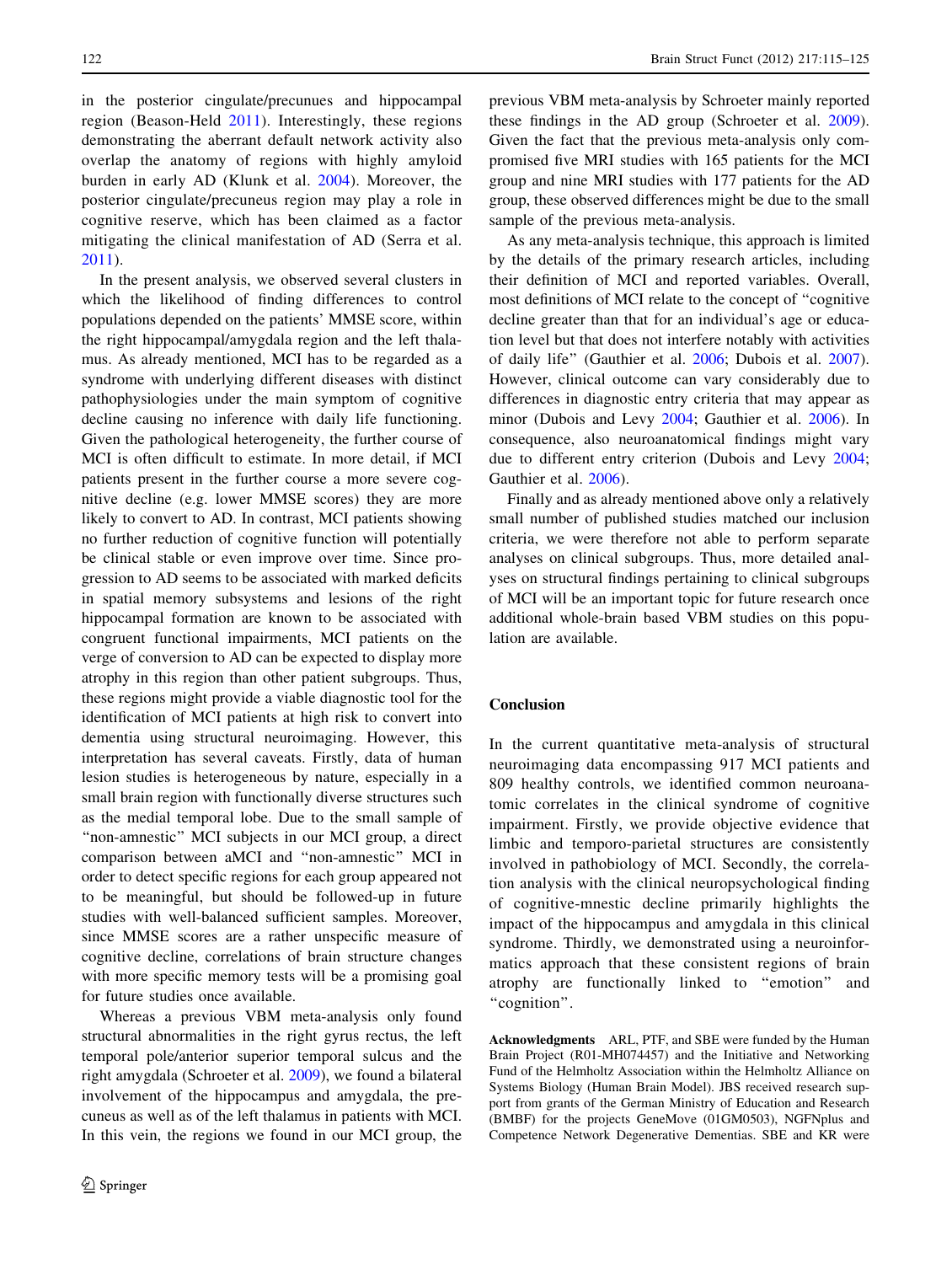<span id="page-8-0"></span>funded by the DFG (Deutsche Forschungsgemeinschaft) Translational Brain Research in Psychiatry and Neurology (DFG ZUK32/1).

Conflict of interest The authors declare that they have no conflict of interest.

#### References

- Aldolphs R (1999) The human amygdala and emotion. Prog Clin Neurosci 5:125–137
- Amunts K, Zilles K (2001) Advances in cytoarchitectonic mapping of the human cerebral cortex. Neuroimaging Clin N Am 11(2):151–169
- Amunts K, Kedo O, Kindler M, Pieperhoff P, Mohlberg H, Shah NJ, Habel U, Schneider F, Zilles K (2005) Cytoarchitectonic mapping of the human amygdala, hippocampal region and entorhinal cortex: intersubject variability and probability maps. Anat Embryol (Berl) 210(5–6):343–352
- Beason-Held LL (2011) Dementia and the default mode. Curr Alzheimer Res [Epub ahead of print]
- Bell-McGinty S, Lopez OL, Meltzer CC, Scanlon JM, Whyte EM, Dekosky ST, Becker JT (2005) Differential cortical atrophy in subgroups of mild cognitive impairment. Arch Neurol 62(9):1393–1397
- Braak H, Braak E (1991) Alzheimer's disease affects limbic nuclei of the thalamus. Acta Neuropathol 81(3):261–268
- Cantero JL, Atienza M, Gomez-Herrero G, Cruz-Vadell A, Gil-Neciga E, Rodriguez-Romero R, Garcia-Solis D (2009) Functional integrity of thalamocortical circuits differentiates normal aging from mild cognitive impairment. Hum Brain Mapp 30(12):3944–3957
- Cavanna AE, Trimble MR (2006) The precuneus: a review of its functional anatomy and behavioural correlates. Brain 129(Pt 3):564–583
- Chetelat G, Desgranges B, De La Sayette V, Viader F, Eustache F, Baron JC (2002) Mapping gray matter loss with voxel-based morphometry in mild cognitive impairment. Neuroreport 13(15):1939–1943
- Cipolotti L, Bird CM (2006) Amnesia and the hippocampus. Curr Opin Neurol 19(6):593–598
- Convit A, de Asis J, de Leon MJ, Tarshish CY, De Santi S, Rusinek H (2000) Atrophy of the medial occipitotemporal, inferior, and middle temporal gyri in non-demented elderly predict decline to Alzheimer's disease. Neurobiol Aging 21(1):19–26
- Davachi L, Mitchell JP, Wagner AD (2003) Multiple routes to memory: distinct medial temporal lobe processes build item and source memories. Proc Natl Acad Sci USA 100(4):2157–2162
- de Olmos JS, Heimer L (1999) The concepts of the ventral striatopallidal system and extended amygdala. Ann N Y Acad Sci 877:1–32
- de Rover M, Petersson KM, van der Werf SP, Cools AR, Berger HJ, Fernandez G (2008) Neural correlates of strategic memory retrieval: differentiating between spatial-associative and temporal-associative strategies. Hum Brain Mapp 29(9):1068–1079
- Derflinger S, Sorg C, Gaser C, Myers N, Arsic M, Kurz A, Zimmer C, Wohlschlager A, Muhlau M (2011) Grey-matter atrophy in Alzheimer's disease is asymmetric but not lateralized. J Alzheimers Dis [Epub ahead of print]
- Desikan RS, Segonne F, Fischl B, Quinn BT, Dickerson BC, Blacker D, Buckner RL, Dale AM, Maguire RP, Hyman BT, Albert MS, Killiany RJ (2006) An automated labeling system for subdividing the human cerebral cortex on MRI scans into gyral based regions of interest. Neuroimage 31(3):968–980
- Dickerson BC, Eichenbaum H (2010) The episodic memory system: neurocircuitry and disorders. Neuropsychopharmacology 35(1):86–104
- Dubois B, Levy R (2004) Cognition, behavior and the frontal lobes. Int Psychogeriatr 16(4):379–387
- Dubois B, Feldman HH, Jacova C, Dekosky ST, Barberger-Gateau P, Cummings J, Delacourte A, Galasko D, Gauthier S, Jicha G, Meguro K, O'Brien J, Pasquier F, Robert P, Rossor M, Salloway S, Stern Y, Visser PJ, Scheltens P (2007) Research criteria for the diagnosis of Alzheimer's disease: revising the NINCDS-ADRDA criteria. Lancet Neurol 6(8):734–746
- Eichenbaum H, Yonelinas AP, Ranganath C (2007) The medial temporal lobe and recognition memory. Annu Rev Neurosci 30:123–152
- Eickhoff SB, Stephan KE, Mohlberg H, Grefkes C, Fink GR, Amunts K, Zilles K (2005) A new SPM toolbox for combining probabilistic cytoarchitectonic maps and functional imaging data. Neuroimage 25(4):1325–1335
- Eickhoff SB, Heim S, Zilles K, Amunts K (2006) Testing anatomically specified hypotheses in functional imaging using cytoarchitectonic maps. Neuroimage 32(2):570–582
- Eickhoff SB, Paus T, Caspers S, Grosbras MH, Evans AC, Zilles K, Amunts K (2007) Assignment of functional activations to probabilistic cytoarchitectonic areas revisited. Neuroimage 36(3):511–521
- Eickhoff SB, Laird AR, Grefkes C, Wang LE, Zilles K, Fox PT (2009) Coordinate-based activation likelihood estimation metaanalysis of neuroimaging data: a random-effects approach based on empirical estimates of spatial uncertainty. Hum Brain Mapp 30(9):2907–2926
- Ferreira LK, Diniz BS, Forlenza OV, Busatto GF, Zanetti MV (2009) Neurostructural predictors of Alzheimer's disease: a metaanalysis of VBM studies. Neurobiol Aging
- Fine C, Blair RJR (2000) The cognitive and emotional effects of amygdala damage. Neurocase 6:435–450
- Folstein MF, Folstein SE, McHugh PR (1975) ''Mini-mental state''. A practical method for grading the cognitive state of patients for the clinician. J Psychiatr Res 12(3):189–198
- Fortin NJ, Wright SP, Eichenbaum H (2004) Recollection-like memory retrieval in rats is dependent on the hippocampus. Nature 431(7005):188–191
- Ganguli M, Dodge HH, Shen C, DeKosky ST (2004) Mild cognitive impairment, amnestic type: an epidemiologic study. Neurology 63(1):115–121
- Gauthier S, Reisberg B, Zaudig M, Petersen RC, Ritchie K, Broich K, Belleville S, Brodaty H, Bennett D, Chertkow H, Cummings JL, de Leon M, Feldman H, Ganguli M, Hampel H, Scheltens P, Tierney MC, Whitehouse P, Winblad B (2006) Mild cognitive impairment. Lancet 367(9518):1262–1270
- Jack CR Jr, Petersen RC, Xu YC, O'Brien PC, Smith GE, Ivnik RJ, Boeve BF, Waring SC, Tangalos EG, Kokmen E (1999) Prediction of AD with MRI-based hippocampal volume in mild cognitive impairment. Neurology 52(7):1397–1403
- Jauhiainen AM, Kangasmaa T, Rusanen M, Niskanen E, Tervo S, Kivipelto M, Vanninen RL, Kuikka JT, Soininen H (2008) Differential hypometabolism patterns according to mild cognitive impairment subtypes. Dement Geriatr Cogn Disord 26(6): 490–498
- Karas GB, Scheltens P, Rombouts SA, Visser PJ, van Schijndel RA, Fox NC, Barkhof F (2004) Global and local gray matter loss in mild cognitive impairment and Alzheimer's disease. Neuroimage 23(2):708–716
- Kessels RP, de Haan EH, Kappelle LJ, Postma A (2001) Varieties of human spatial memory: a meta-analysis on the effects of hippocampal lesions. Brain Res Brain Res Rev 35(3): 295–303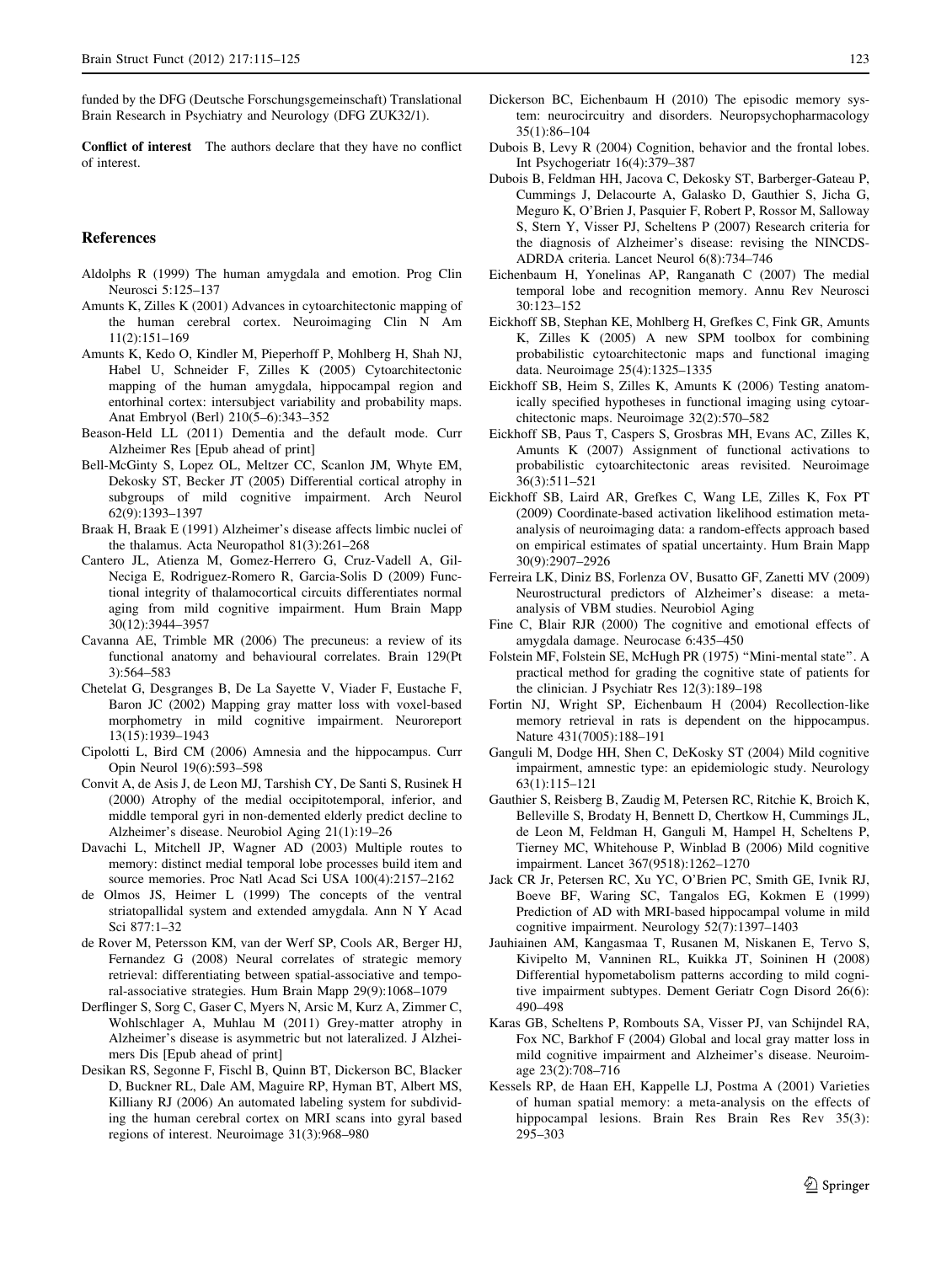- <span id="page-9-0"></span>Kessels RP, Meulenbroek O, Fernandez G, Olde Rikkert MG (2010a) Spatial working memory in aging and mild cognitive impairment: effects of task load and contextual cueing. Neuropsychol Dev Cogn B Aging Neuropsychol Cogn 17(5):556–574
- Kessels RP, Rijken S, Joosten-Weyn Banningh LW, Van Schuylenborgh VANEN, Olde Rikkert MG (2010b) Categorical spatial memory in patients with mild cognitive impairment and Alzheimer dementia: positional versus object-location recall. J Int Neuropsychol Soc 16(1):200–204
- Killiany RJ, Gomez-Isla T, Moss M, Kikinis R, Sandor T, Jolesz F, Tanzi R, Jones K, Hyman BT, Albert MS (2000) Use of structural magnetic resonance imaging to predict who will get Alzheimer's disease. Ann Neurol 47(4):430–439
- Klunk WE, Engler H, Nordberg A, Wang Y, Blomqvist G, Holt DP, Bergstrom M, Savitcheva I, Huang GF, Estrada S, Ausen B, Debnath ML, Barletta J, Price JC, Sandell J, Lopresti BJ, Wall A, Koivisto P, Antoni G, Mathis CA, Langstrom B (2004) Imaging brain amyloid in Alzheimer's disease with Pittsburgh Compound-B. Ann Neurol 55(3):306–319
- Krasuski JS, Alexander GE, Horwitz B, Daly EM, Murphy DG, Rapoport SI, Schapiro MB (1998) Volumes of medial temporal lobe structures in patients with Alzheimer's disease and mild cognitive impairment (and in healthy controls). Biol Psychiatry 43(1):60–68
- Laird AR, Fox PM, Price CJ, Glahn DC, Uecker AM, Lancaster JL, Turkeltaub PE, Kochunov P, Fox PT (2005a) ALE metaanalysis: controlling the false discovery rate and performing statistical contrasts. Hum Brain Mapp 25(1):155–164
- Laird AR, Lancaster JL, Fox PT (2005b) BrainMap: the social evolution of a human brain mapping database. Neuroinformatics 3(1):65–78
- Laird AR, Eickhoff SB, Li K, Robin DA, Glahn DC, Fox PT (2009) Investigating the functional heterogeneity of the default mode network using coordinate-based meta-analytic modeling. J Neurosci 29(46):14496–14505
- Lo CY, Wang PN, Chou KH, Wang J, He Y, Lin CP (2010) Diffusion tensor tractography reveals abnormal topological organization in structural cortical networks in Alzheimer's disease. J Neurosci 30(50):16876–16885
- Lopes da Silva F (1991) Neural mechanisms underlying brain waves: from neural membranes to networks. Electroencephalogr Clin Neurophysiol 79(2):81–93
- Maguire EA (1997) Hippocampal involvement in human topographical memory: evidence from functional imaging. Philos Trans R Soc Lond B Biol Sci 352(1360):1475–1480
- Makris N, Goldstein JM, Kennedy D, Hodge SM, Caviness VS, Faraone SV, Tsuang MT, Seidman LJ (2006) Decreased volume of left and total anterior insular lobule in schizophrenia. Schizophr Res 83(2–3):155–171
- Maren S, Fanselow MS (1995) Synaptic plasticity in the basolateral amygdala induced by hippocampal formation stimulation in vivo. J Neurosci 15(11):7548–7564
- Mitchell AJ, Shiri-Feshki M (2009) Rate of progression of mild cognitive impairment to dementia–meta-analysis of 41 robust inception cohort studies. Acta Psychiatr Scand 119(4):252–265
- Muller MJ, Greverus D, Weibrich C, Dellani PR, Scheurich A, Stoeter P, Fellgiebel A (2007) Diagnostic utility of hippocampal size and mean diffusivity in amnestic MCI. Neurobiol Aging 28(3):398–403
- Pa J, Boxer A, Chao LL, Gazzaley A, Freeman K, Kramer J, Miller BL, Weiner MW, Neuhaus J, Johnson JK (2009) Clinicalneuroimaging characteristics of dysexecutive mild cognitive impairment. Ann Neurol 65(4):414–423
- Pape HC, Pare D (2010) Plastic synaptic networks of the amygdala for the acquisition, expression, and extinction of conditioned fear. Physiol Rev 90(2):419–463
- Petersen RC (2004) Mild cognitive impairment as a diagnostic entity. J Intern Med 256(3):183–194
- Petersen RC, Smith GE, Waring SC, Ivnik RJ, Tangalos EG, Kokmen E (1999) Mild cognitive impairment: clinical characterization and outcome. Arch Neurol 56(3):303–308
- Petersen RC, Doody R, Kurz A, Mohs RC, Morris JC, Rabins PV, Ritchie K, Rossor M, Thal L, Winblad B (2001) Current concepts in mild cognitive impairment. Arch Neurol 58(12):1985–1992
- Petersen RC, Parisi JE, Dickson DW, Johnson KA, Knopman DS, Boeve BF, Jicha GA, Ivnik RJ, Smith GE, Tangalos EG, Braak H, Kokmen E (2006) Neuropathologic features of amnestic mild cognitive impairment. Arch Neurol 63(5):665–672
- Pitkanen A, Stefanacci L, Farb CR, Go GG, LeDoux JE, Amaral DG (1995) Intrinsic connections of the rat amygdaloid complex: projections originating in the lateral nucleus. J Comp Neurol 356(2):288–310
- Pitkanen A, Savander V, LeDoux JE (1997) Organization of intraamygdaloid circuitries in the rat: an emerging framework for understanding functions of the amygdala. Trends Neurosci 20(11):517–523
- Ritchie K, Artero S, Touchon J (2001) Classification criteria for mild cognitive impairment: a population-based validation study. Neurology 56(1):37–42
- Roozendaal B, McEwen BS, Chattarji S (2009) Stress, memory and the amygdala. Nat Rev Neurosci 10:423–433
- Sarter M, Markowitsch HJ (1985) Involvement of the amygdala in learning and memory: a critical review, with emphasis on anatomical relations. Behav Neurosci 99(2):342–380
- Sauvage MM, Fortin NJ, Owens CB, Yonelinas AP, Eichenbaum H (2008) Recognition memory: opposite effects of hippocampal damage on recollection and familiarity. Nat Neurosci 11(1):16–18
- Schmidt-Wilcke T, Poljansky S, Hierlmeier S, Hausner J, Ibach B (2009) Memory performance correlates with gray matter density in the ento-/perirhinal cortex and posterior hippocampus in patients with mild cognitive impairment and healthy controls—a voxel based morphometry study. Neuroimage 47(4): 1914–1920
- Schroeter ML, Stein T, Maslowski N, Neumann J (2009) Neural correlates of Alzheimer's disease and mild cognitive impairment: a systematic and quantitative meta-analysis involving 1351 patients. Neuroimage 47(4):1196–1206
- Serra L, Cercignani M, Petrosini L, Basile B, Perri R, Fadda L, Spano B, Marra C, Giubilei F, Carlesimo GA, Caltagirone C, Bozzali M (2011) Neuroanatomical correlates of cognitive reserve in Alzheimer disease. Rejuvenation Res 14(2):143–151
- Squire LR (1992) Memory and the hippocampus: a synthesis from findings with rats, monkeys, and humans. Psychol Rev 99(2):195–231
- Squire LR (2004) Memory systems of the brain: a brief history and current perspective. Neurobiol Learn Mem 82(3):171–177
- Stern CE, Corkin S, Gonzalez RG, Guimaraes AR, Baker JR, Jennings PJ, Carr CA, Sugiura RM, Vedantham V, Rosen BR (1996) The hippocampal formation participates in novel picture encoding: evidence from functional magnetic resonance imaging. Proc Natl Acad Sci USA 93(16):8660–8665
- Turkeltaub PE, Eden GF, Jones KM, Zeffiro TA (2002) Meta-analysis of the functional neuroanatomy of single-word reading: method and validation. Neuroimage 16(3 Pt 1):765–780
- Van der Werf YD, Jolles J, Witter MP, Uylings HB (2003) Contributions of thalamic nuclei to declarative memory functioning. Cortex 39(4–5):1047–1062
- Visser PJ, Scheltens P, Verhey FR, Schmand B, Launer LJ, Jolles J, Jonker C (1999) Medial temporal lobe atrophy and memory